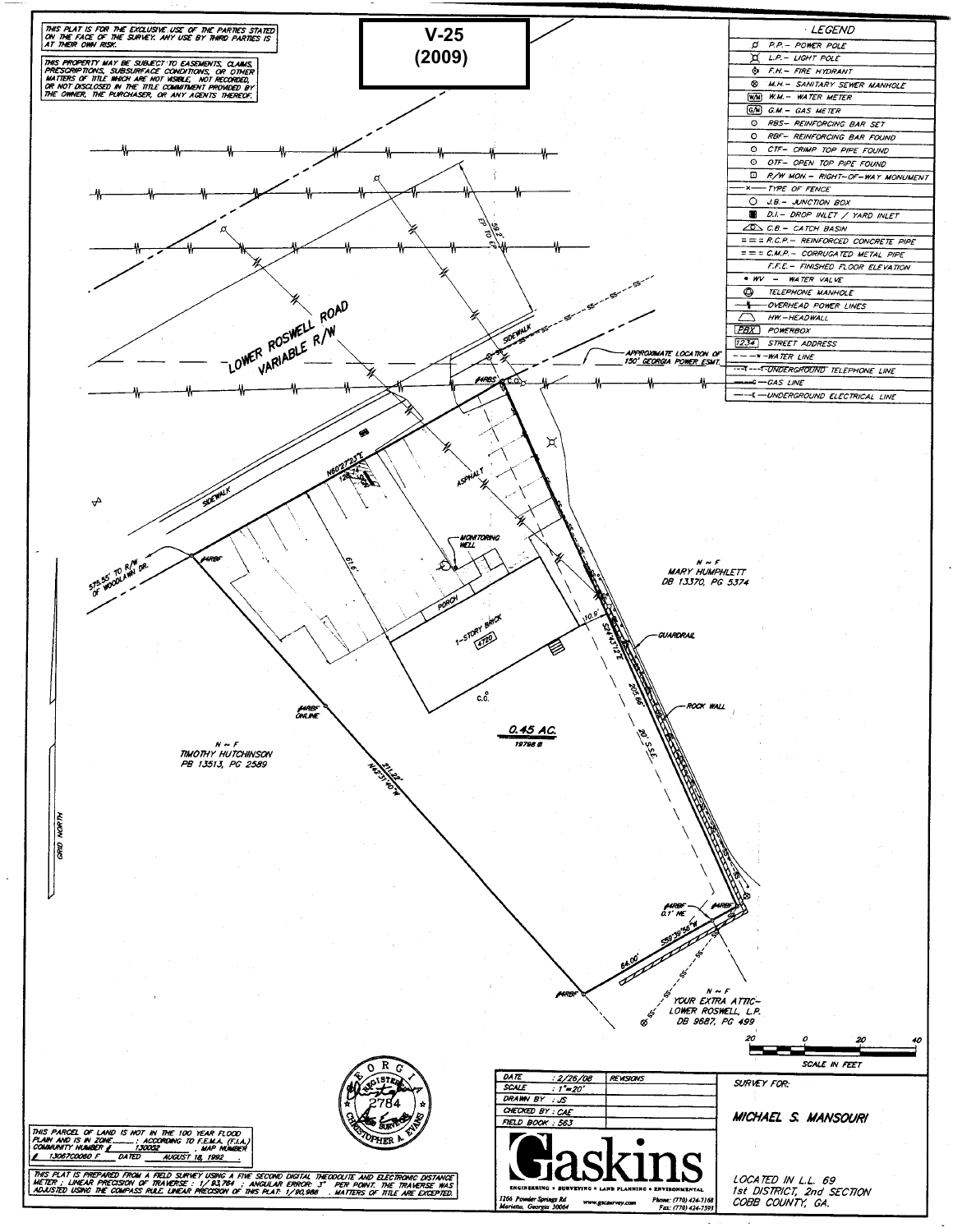| <b>APPLICANT:</b>                                      |  | E. Jason Stone | <b>PETITION NO.:</b>        | V-25      |
|--------------------------------------------------------|--|----------------|-----------------------------|-----------|
| <b>PHONE:</b>                                          |  | 770-973-8222   | <b>DATE OF HEARING:</b>     | 04-08-09  |
| <b>REPRESENTATIVE:</b>                                 |  | same           | <b>PRESENT ZONING:</b>      | <b>NS</b> |
| <b>PHONE:</b>                                          |  | same           | <b>LAND LOT(S):</b>         | 69        |
| <b>PROPERTY LOCATION:</b> Located on the south side of |  |                | <b>DISTRICT:</b>            |           |
| Lower Roswell Road, east of Woodlawn Drive             |  |                | <b>SIZE OF TRACT:</b>       | .45 acre  |
| (4720 Lower Roswell Road).                             |  |                | <b>COMMISSION DISTRICT:</b> | 2         |
|                                                        |  |                |                             |           |

**TYPE OF VARIANCE:** 1) Waive the parking stall depth from the required 19 feet to 18.5 feet; and 2) waive the width of the drive aisle from the required 24 feet to 23 feet.

## **COMMENTS**

**TRAFFIC:** Recommend upgrading existing driveway to comply with Cobb County commercial standards.

**DEVELOPMENT & INSPECTIONS:** No comment.

**STORMWATER MANAGEMENT:** No objection to allowing reduced parking stall or drive aisle dimensions to limit the impervious area of the site.

**HISTORIC PRESERVATION:** After examining Civil War trench maps, Cobb County historic property surveys, county maps, and various other resources, staff has no comments regarding the impact or treatment of historic and/or archaeological resources.

**CEMETERY PRESERVATION:** There is no significant impact on the cemetery site listed in the Cobb County Cemetery Preservation Commission's Inventory Listing which is located in this, or adjacent land lot.

**WATER:** No conflict.

**SEWER:** No permanent structures shall be constructed within 10 feet of the edge of a permanent water or sewer easement on front and rear setbacks, or within 2 feet on side setbacks, per Code 122-123.

**OPPOSITION: NO. OPPOSED PETITION NO. SPOKESMAN** 

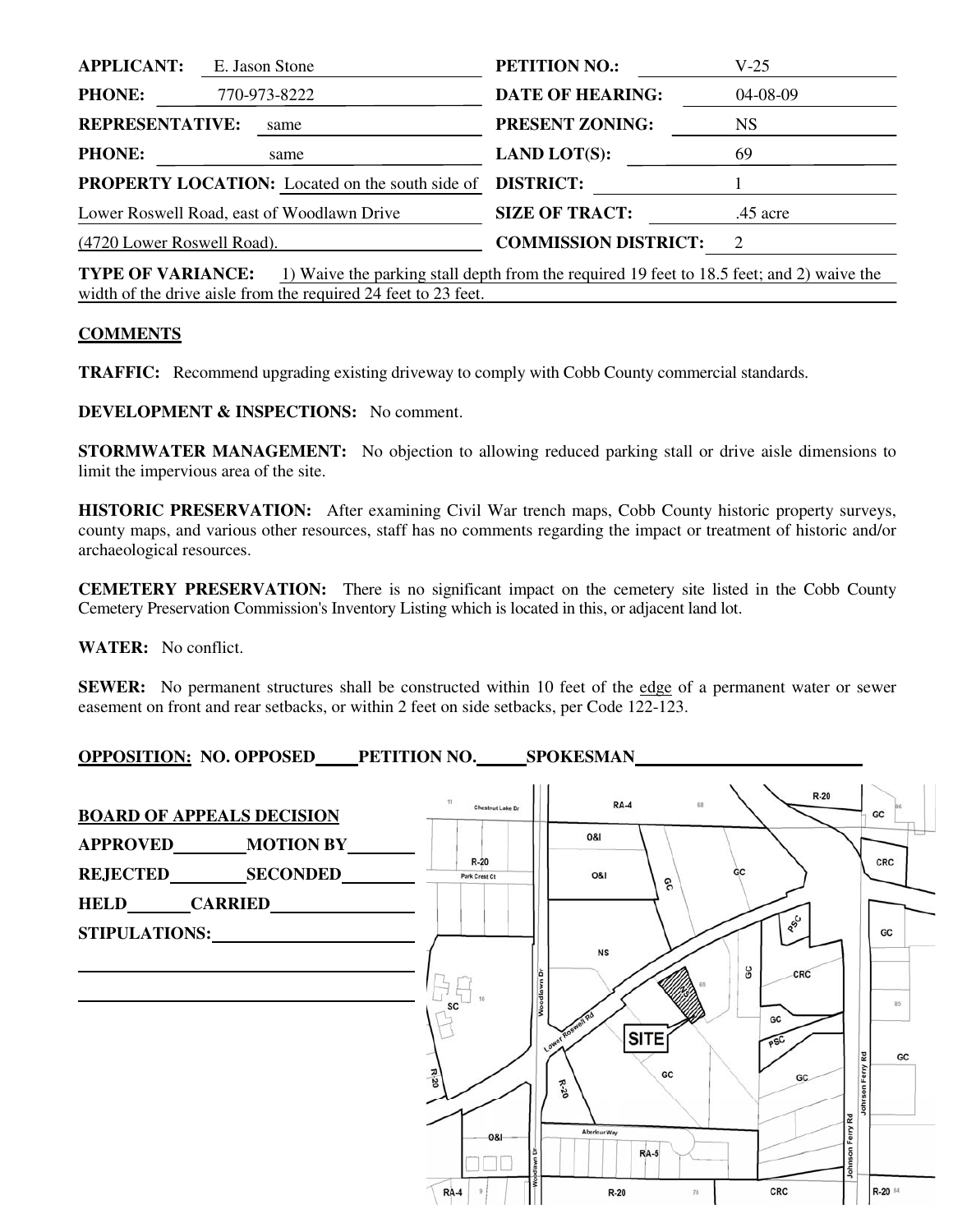**V-25**